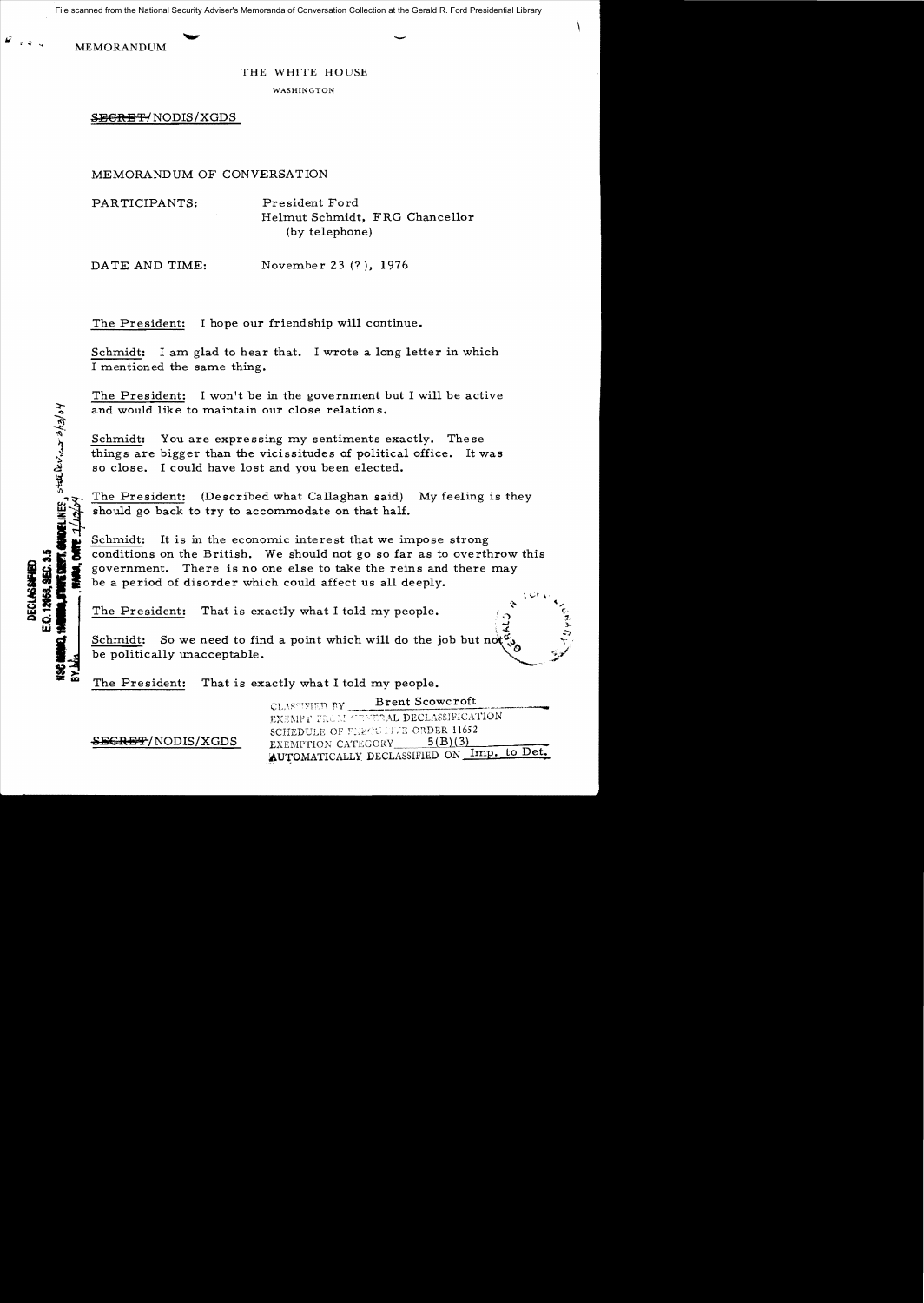## $-$ SEGRET/NODIS/XGDS  $-$  2  $-$

Schmidt: So we need to find a point which will do the job but not be politically unacceptable.

The President: That is what I think.

-

Schmidt: If Callaghan had to resign, that would set us back.

The President: Let's go on that basis. I think Jim may be able to go farther than 9.5 but maybe not to 9.

Schmidt: I replied in a similar way to Callaghan.

I will come as far as possible but not take final decisions. I will send Poehl to London to meet with the British and Yeo or Simon.

The President: That is very good. May I raise one additional point -- oil prices, I am very worried.

Schmidt: So am I.

The President: We have been working very hard on the key OPEC states. We were working for a zero increase but certainly no more than 5%. 10-15% would be disastrous.

Schmidt: I agree. And I would be ready to add my voice to yours. But if so, could we have the arguments you are using so we can take the same line?

The President: I have considered a high level delegation, but we will try everything else fir st. We don't want a delegation to go if it would only return empty handed.

Schmidt: Are you operating at the highest level with these countries?

The President: I have sent personal letters to Saudi Arabia, Iran, Venezuela.

Schmidt: Could I see what you have told them?



SEGRET/NODIS/XGDS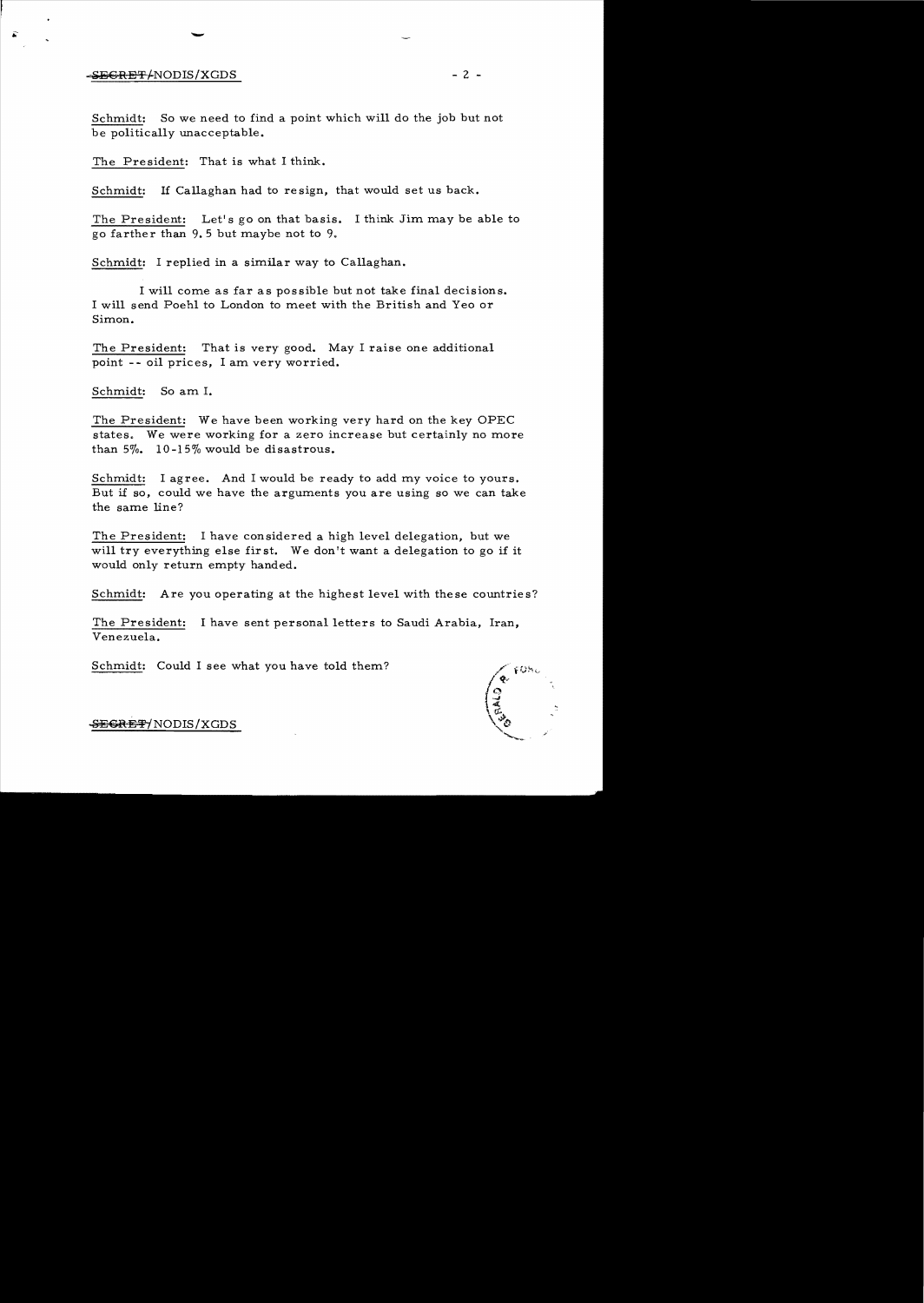## .- ; ..  $-3 -$

The President: Of course. Scowcroft will get them to you.

Schmidt: I am worried about UNCTAD, the CIEC meetings on raw material prices, the common fund, and debt settlement. Could we use the excuse of your new action to seek a postponement.

The President: All right if you do **it.** It wouldn't be right for me to do so.

Schmidt: Do you agree on a postponement?

The President: Absolutely.

Schmidt: One other point. Should I get in touch with Carter?

The President: I think it is slightly premature.

-SECRET/NODIS/XGDS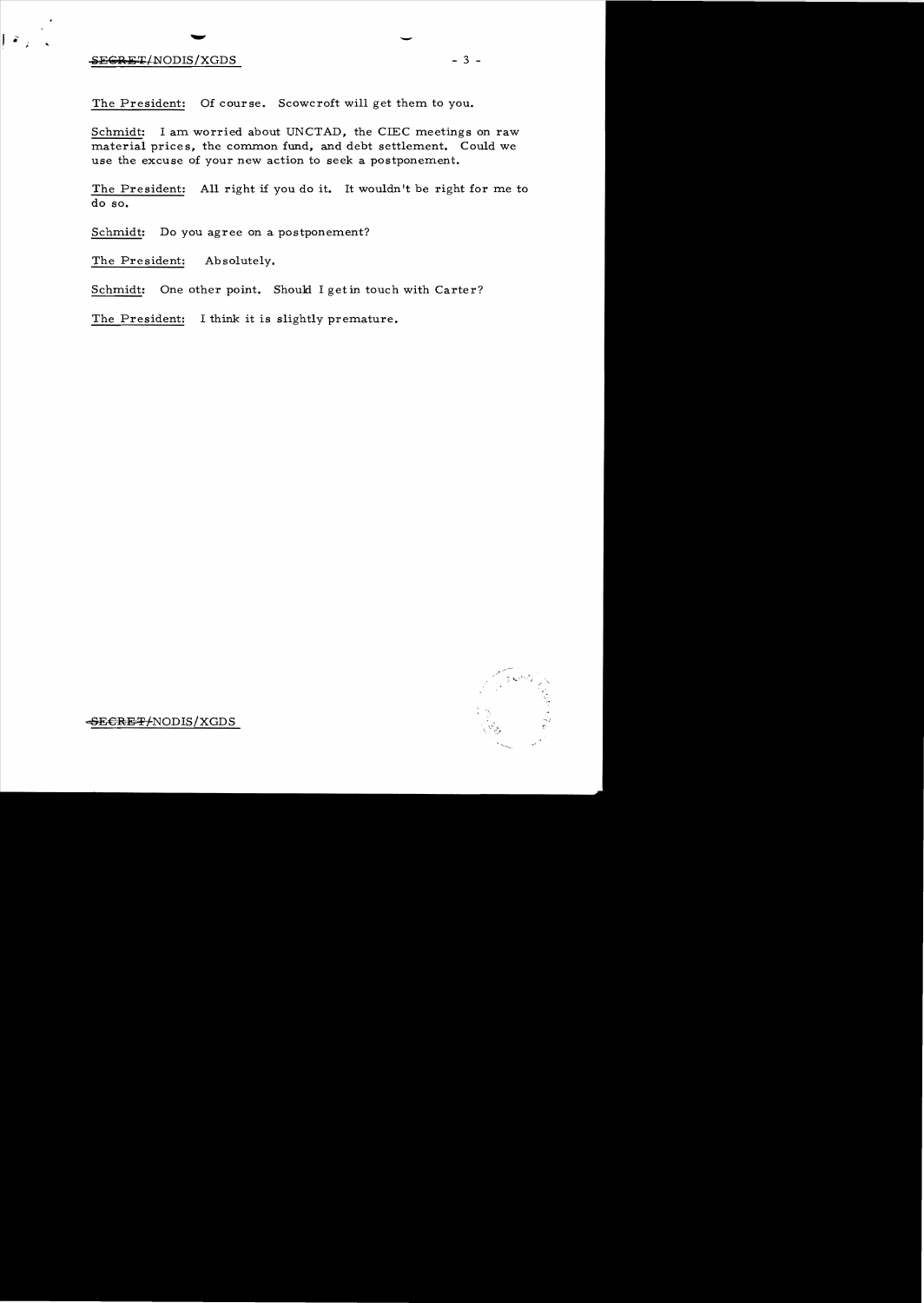Sent sousage - ( Unis, Cartha. P/Schmit phone card P Hope are permising will contrios S Wister Glad à beau Clock Will or long With in this describion 1 P & mont en inget but beste land actris - would below to himitain ma S You and experts any sentiments year, throat thing are bygan Com a mesurar of pol office It reclae, I sould'have hat -P (Discribed what Colleges said) Eny producing is though should go to the to try to accordinate on that 1/2 S St in Lun vitalent une empare pary combination of K. We should not go so far a to once the or this gent. how the to take a reinest theme every a a period plans de mendered 5 Sous me le find = font retrich  $\rightarrow$ P Dhall is what I hich<br>S If Darlogen halt weige **E.O. 12950, SEC. 3.5**<br>NSC MEMO, 11/24006, STATE DEPT. GUIDELINES, State by: en 3/13/04<br>BY Let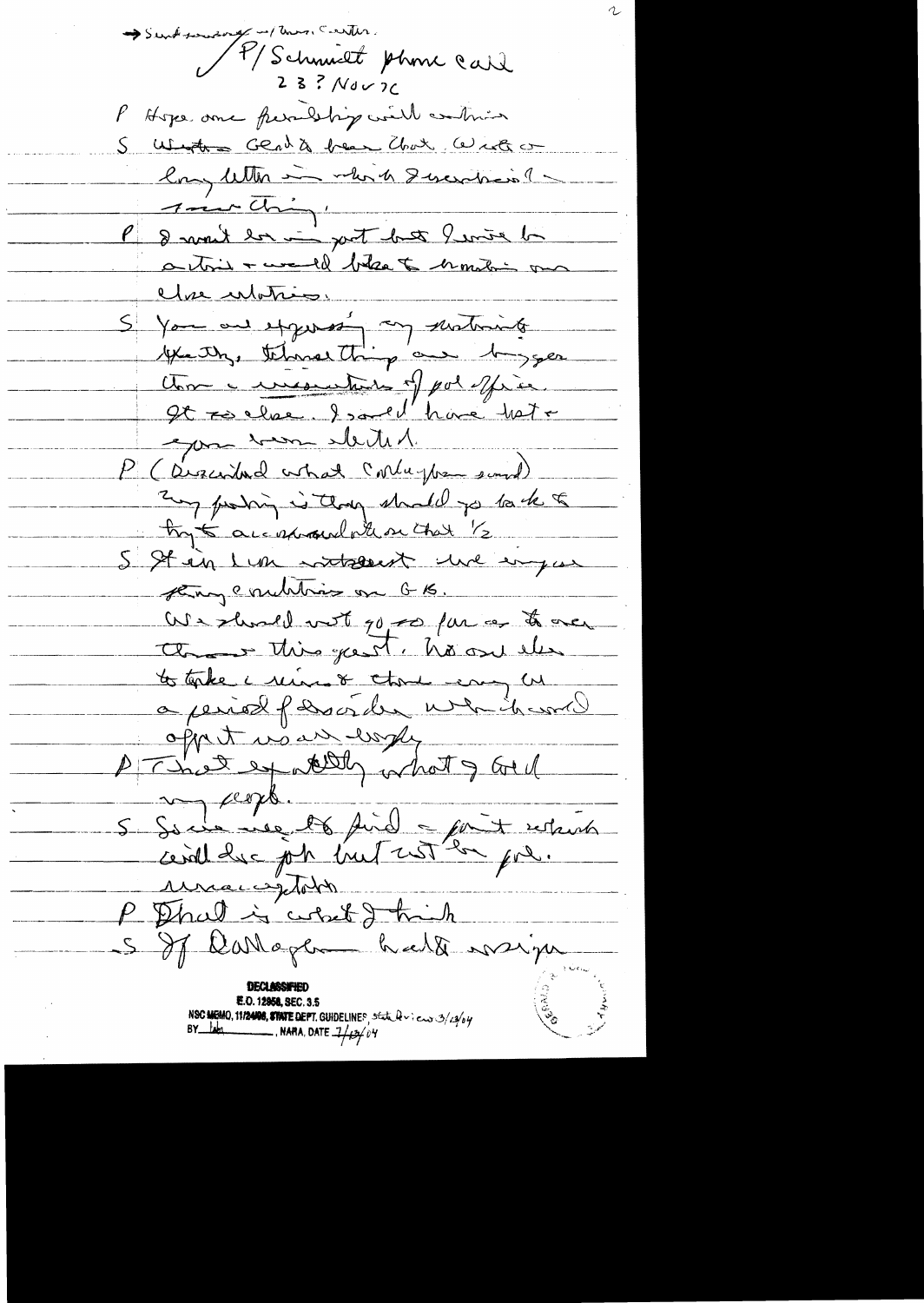that was Wreight we only Suiva /ar as pasible und not Inside send Double houten Ament u/ GB+ Yes/Secret-PT tot me good, 2 9 minson P costare hum working un hand a huy Optic states, we working for 0 let contenity the main to add any women to spanner, thent IP op could me have c'emponents P 2e en consultat din line. cellyatin, but me top monthis else it madde where ingety handed